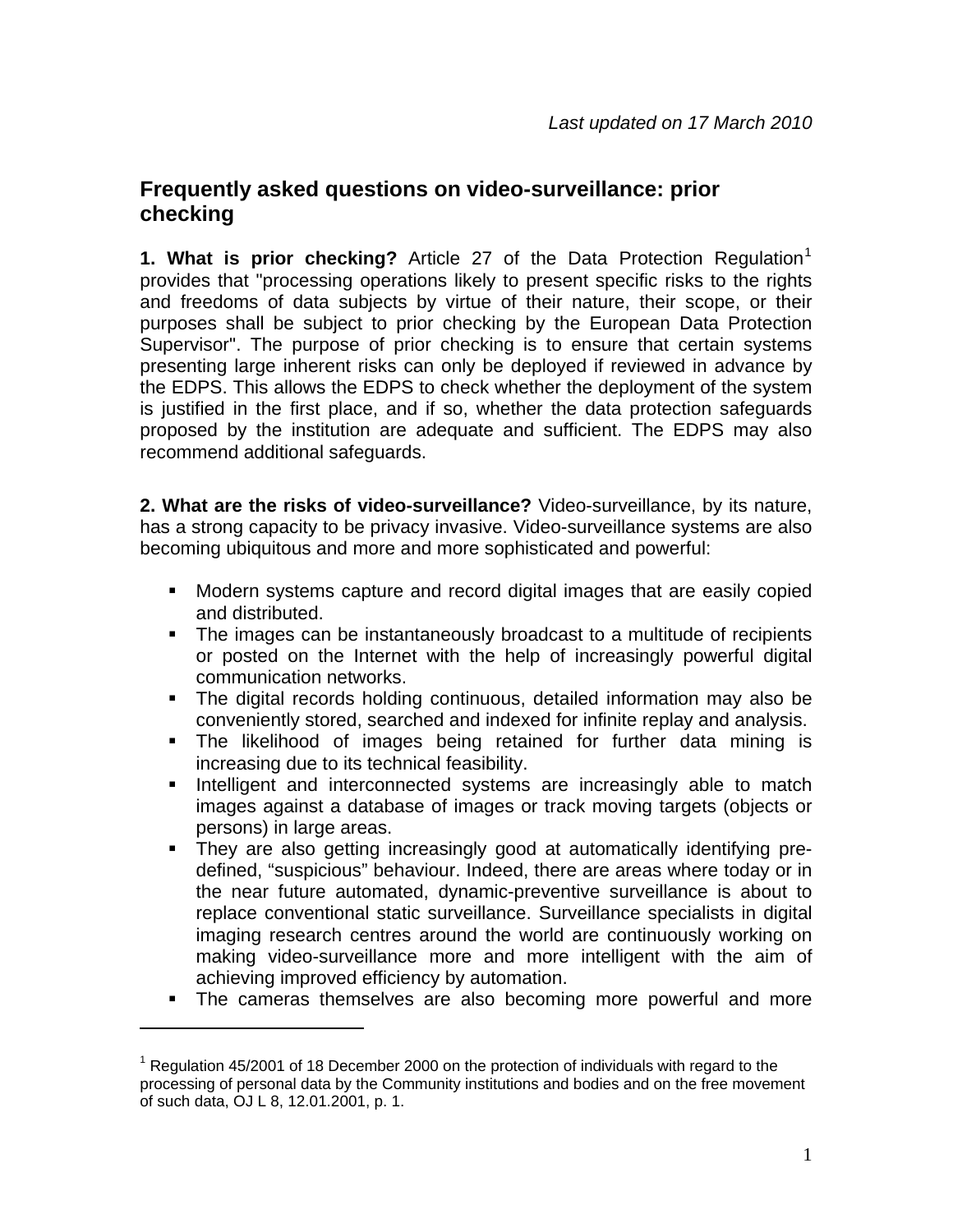sophisticated. Pan-tilt-and-zoom ("**PTZ**") cameras can pan and zoom-in on their targets from further and further away. Infra-red cameras, heat recognition devices and other special-use cameras can now capture images in the dark, see through walls and search under our clothing.

These and other new features of video-surveillance, along with the increasing ubiquity of the technology itself, pose significant risks:

- First, they offer ever-increasing and very real opportunities for both security breaches and misuse: the recordings may fall into the wrong hands or may be used by the lawful recipients for unlawful purposes.
- **If the recordings are retained for a long period of time or sent to a** multitude of recipients, there is an increased risk of "mission creep", that is, an increased opportunity that the images may be used for purposes not initially foreseen and specified.
- Further, the risks of video-surveillance go beyond the instances when actual abuse or misuse happens. Being watched changes the way we behave. When watched, most of us censor our speech and our behaviour. In case of widespread or continuous surveillance knowing that our every move and gesture is monitored by the cameras may have a deep psychological impact as we will feel under pressure to constantly adjust our behaviour to the expectations of those who are watching us.
- Finally, video-surveillance also has its social costs. It may not only deter criminal activities but also other legitimate forms of behaviour. This is an especially relevant concern in the workplace where people should have a reasonable expectation of privacy. Video-surveillance may also have chilling effect on political protests and demonstrations held in the vicinity of the buildings of the institutions and on other forms of protected speech.

**3. Do these risks justify that the EDPS prior check every video-surveillance system?** No, while the risks of video-surveillance justify that institutions take data protection seriously and adopt a comprehensive set of data protection safeguards, the EDPS does not consider it necessary to review individually every standard video-surveillance system operated by or on behalf of every institution.

The Guidelines set forth a comprehensive set of data protection safeguards for standard video-surveillance systems established for typical security purposes. To address and minimise the risks of video-surveillance, for these standard systems it is sufficient if such a video-surveillance system is

- designed after careful consideration of its data protection impacts and
- adoption of a comprehensive set of data protection safeguards as recommended in the Guidelines, including also the adoption of a videosurveillance policy and carrying out periodic audits to verify compliance with the Regulation and the Guidelines.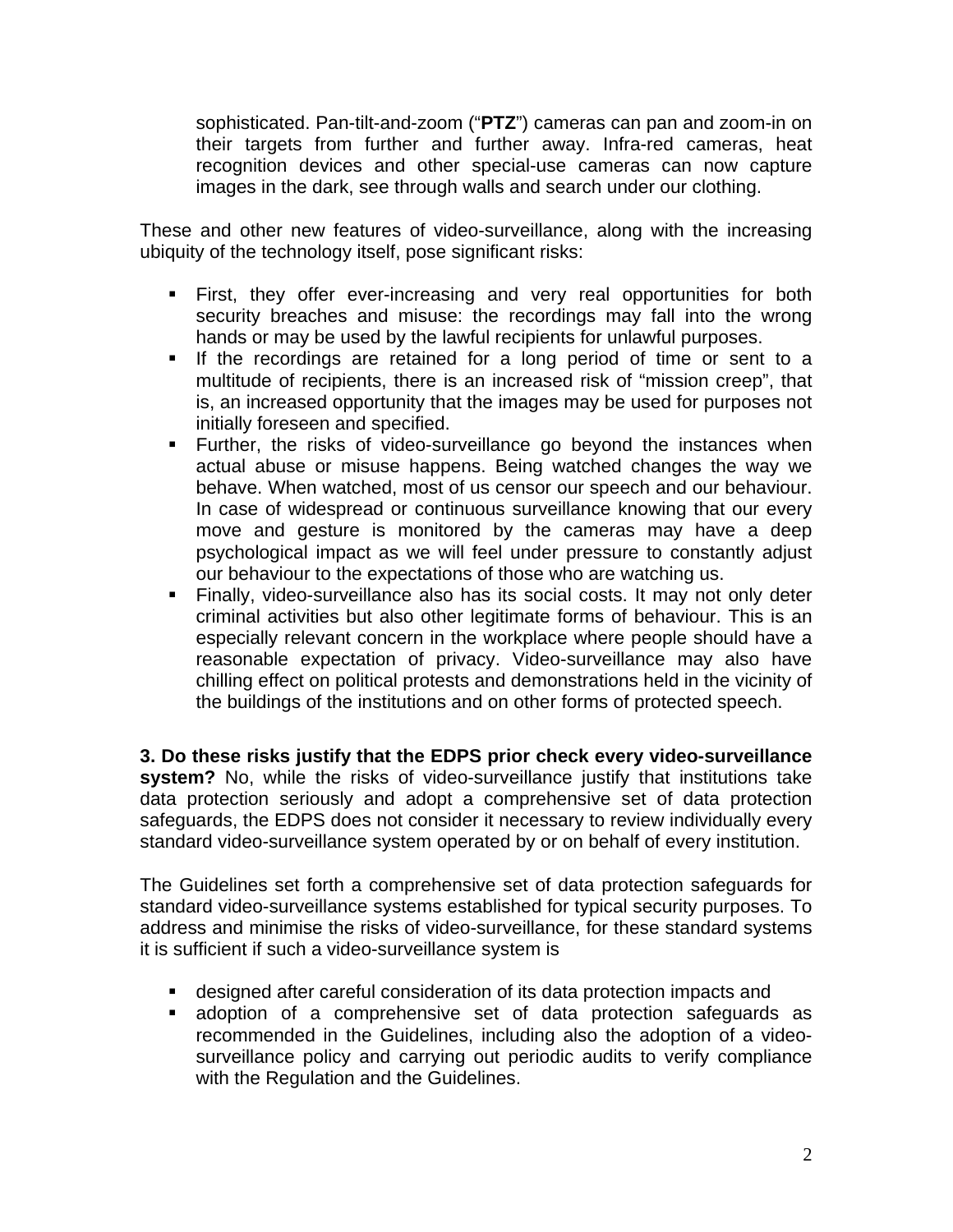Some video-surveillance systems, however, remain subject to prior-checking. The purpose of this more in-depth review is to assist the institution with additional and tailor-made recommendations beyond those already set forth in the Guidelines.

**4. Which video-surveillance systems are subject to prior checking?** Section 4.3 of the Guidelines describes what systems are subject to prior checking. It also provides a non-exhaustive list of these: video-surveillance proposed for investigative purposes, employee monitoring, processing of special categories of data, monitoring areas under heightened expectations of privacy, high-tech and/or intelligent video-surveillance, interconnected systems, covert surveillance, sound-recording and "talking CCTV"<sup>[2](#page-2-0)</sup>.

**5. Will the prior checking be comprehensive and cover all aspects of a video-surveillance system?** No, in most cases the EDPS will not comprehensively review and comment on all aspects of the institution's videosurveillance practices. Instead, the EDPS will usually focus only on those aspects of video-surveillance which differ from, or are in addition to, the common practices and standard safeguards set forth in the Guidelines.

However, in some cases, the EDPS may, at his own initiative, nevertheless carry out a more comprehensive review. This may be the case, for example,

- if it is difficult to assess individual aspects of the video-surveillance system without the entirety of the system, especially if the system is complex or if a large number of exceptions, or very significant exceptions are proposed from the standard practices and recommendations set forth in the Guidelines, or
- **F** if reasonable doubts arise regarding compliance of the remaining aspects of the system.

**6. Do we need to notify the EDPS about our compliance status when we install a new video-surveillance system even if the system is not subject to prior checking?** This is only necessary as a transitory measure, following the issue of the EDPS Video-surveillance Guidelines, as described in Section 15 of the Guidelines. Once you have brought your practices into compliance with the Guidelines by the end of the transitory period and notified the EDPS of your

 $\overline{a}$ 

<span id="page-2-0"></span> $2$  Some video-surveillance practices may also fall under one of the "specific risk" categories listed under Article 27(2): Some employee monitoring may involve performance evaluation, and thus, may require prior checking also under Article 27(2)(b). Further, video-surveillance for investigatory purposes is likely to concern personal data related to suspected offences, and thus, may also require prior checking under Article 27(2)(a).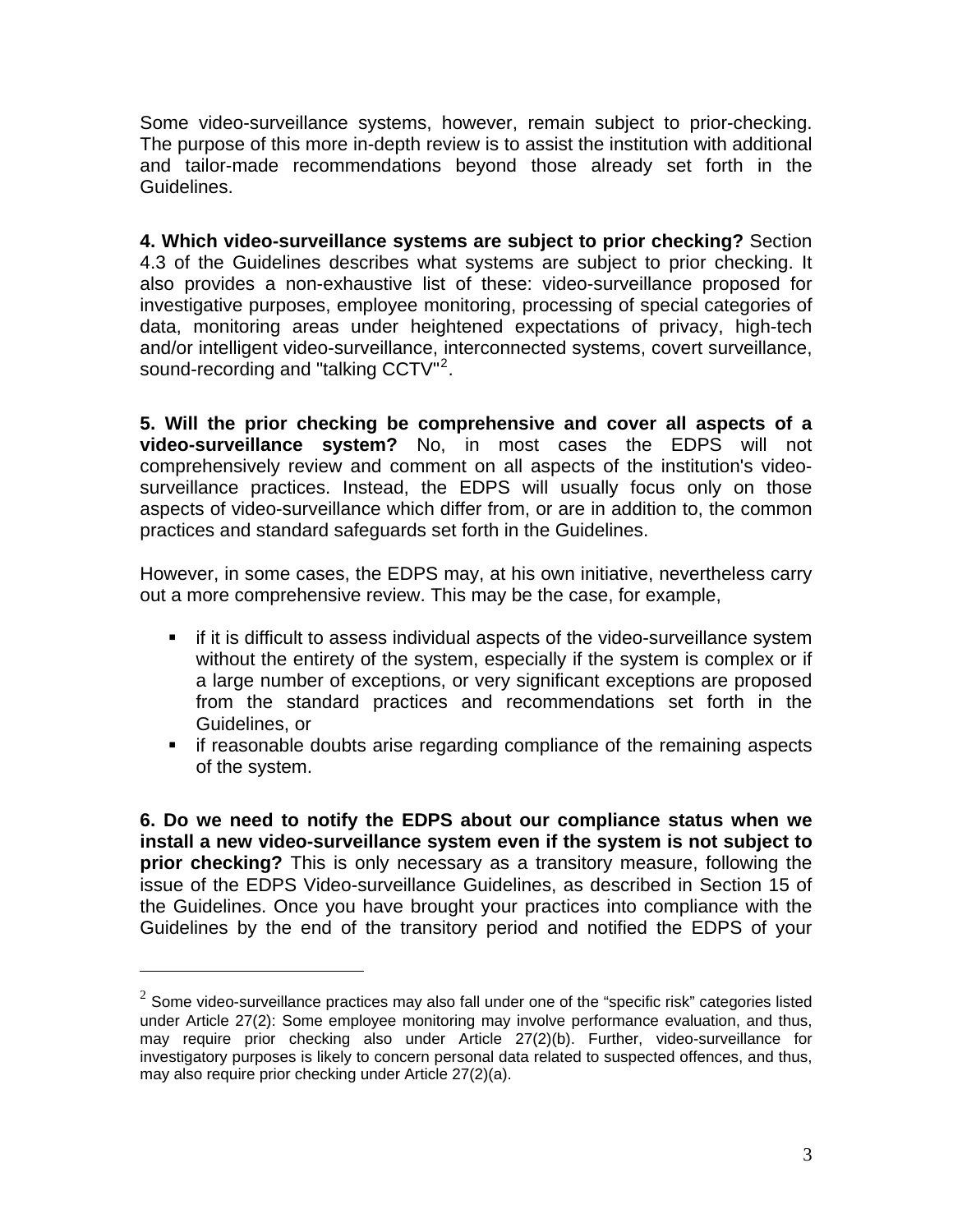compliance status, there will not be a need for further notifications if you upgrade your system or install a new system (unless a prior checking will be necessary).

**7. When do we need to submit a prior checking notification to the EDPS and how long does it take for the EDPS to issue his Opinion?** The EDPS has two months to issue his prior checking opinion, which, in case the complexity of the case requires, may be extended by an additional two months. These timelines are suspended if the EDPS requests further information from you<sup>[3](#page-3-0)</sup>. When a system is subject to prior checking, you cannot start using the new video-surveillance system before the EDPS has issued his Opinion and you have followed-up and addressed his concerns<sup>[4](#page-3-1)</sup>.

Considering these timelines, you should aim at submitting your prior checking notification to the EDPS (via your data protection officer) well in time *before you wish to start operating the new system*. However, whenever possible, it is advisable to send your notification even earlier, *before you make any financial commitments to your new system.* This is especially recommended if doubts arise regarding the data protection aspects of your planned system during the initial assessment and consultation process or if your system is particularly complex. Such an early notification may ensure that you do not incur financial losses in case the EDPS requires major changes to your system (for example, if he concludes that some cameras should not be used at all or their specifications or locations need to be changed).

Based on the foregoing, the EDPS recommends that you allow at least four months for the EDPS to process your notification before the proposed launch date (or commitment to purchase). More, if you expect lengthy exchanges, meetings, and on-the-spot checks in the framework of prior checking a complex or controversial proposal.

**8. What else do I need to do during the prior checking procedure?** Once you have submitted your notification via your DPO, you should also

- be available to submit any additional information that may be requested by the EDPS in a timely manner,
- be ready for a meeting or an eventual on-the-spot visit or inspection and
- be available to comment on the final draft of the Opinion.

<u>.</u>

<span id="page-3-0"></span> $3$  See Regulation, Article 27(4).

<span id="page-3-1"></span><sup>&</sup>lt;sup>4</sup> This is apart from the case of ex-post prior checking. Please also note that if you wish to conduct a pilot to test the system for a limited period of time and with limited coverage, the EDPS may be able to issue a provisional authorization for you for the duration of the pilot, subject to adequate provisional safeguards. Please check the modalities of this with your DPO.